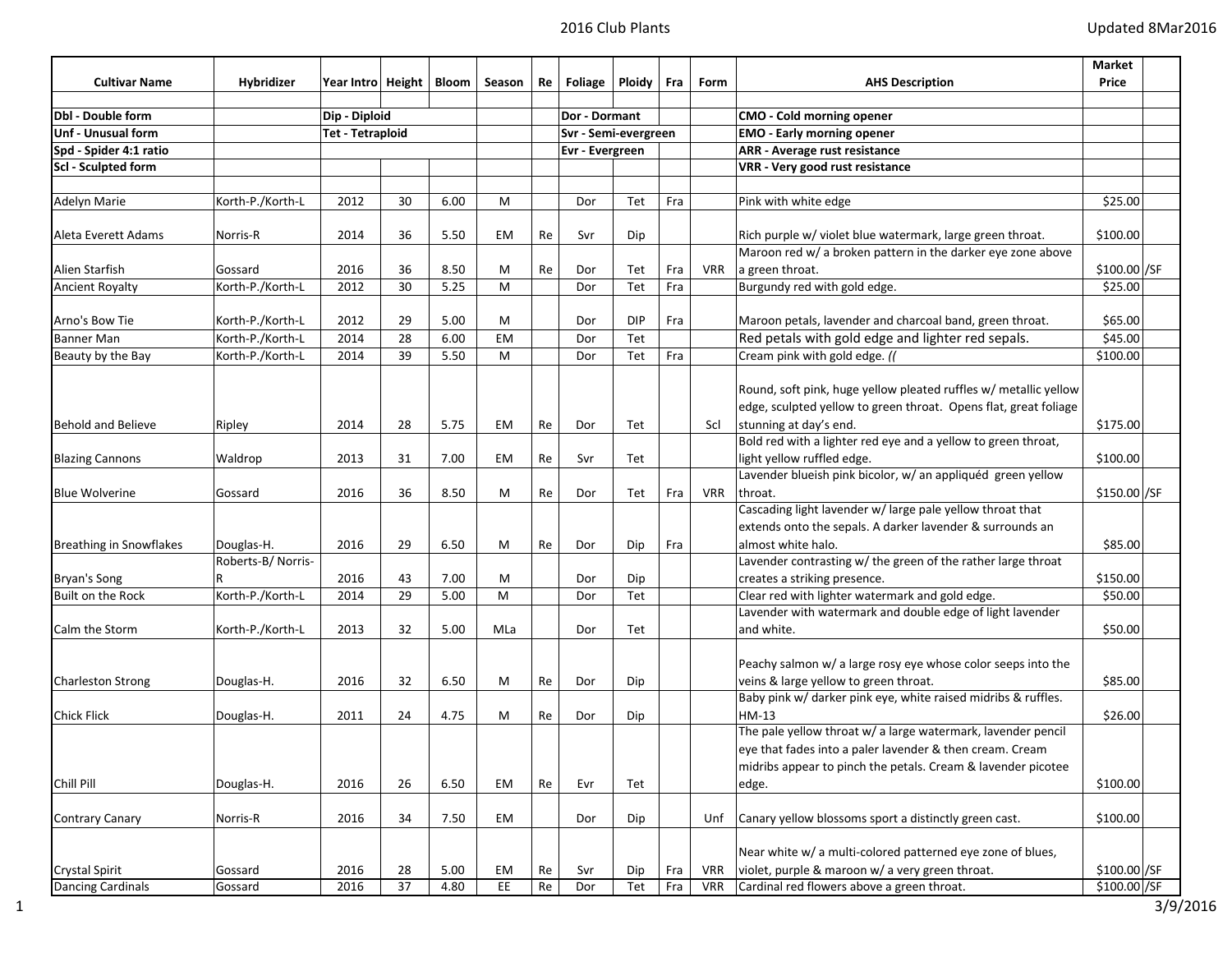|                          |                   |                    |    |       |        |    |         |               |     |            |                                                                  | Market        |  |
|--------------------------|-------------------|--------------------|----|-------|--------|----|---------|---------------|-----|------------|------------------------------------------------------------------|---------------|--|
| <b>Cultivar Name</b>     | <b>Hybridizer</b> | Year Intro  Height |    | Bloom | Season | Re | Foliage | <b>Ploidy</b> | Fra | Form       | <b>AHS Description</b>                                           | Price         |  |
| Daughter of the King     | Korth-P./Korth-L  | 2013               | 37 | 6.00  | EM     | Re | Dor     | Tet           | Fra |            | Pink with gold edge.                                             | \$75.00       |  |
|                          |                   |                    |    |       |        |    |         |               |     |            |                                                                  |               |  |
|                          |                   |                    |    |       |        |    |         |               |     |            | Maroon purple w/ a multi-colored patterned eye zone of           |               |  |
|                          |                   |                    |    |       |        |    |         |               |     | EMO        | charcoal, blues, violet, purple & maroon w/ a very green throat. |               |  |
| Defense Grid             | Gossard           | 2016               | 30 | 8.50  | EM     | Re | Dor     | Dip           | Fra | VRR        | Sepals are lighter bitone maroon pink.                           | \$100.00 / SF |  |
| Dental Delight           | Waldrop           | 2015               | 28 | 5.50  | M      |    | Dor     | Tet           |     |            | Raspberry w/fuschia eye and bright white teeth.                  | \$150.00      |  |
|                          |                   |                    |    |       |        |    |         |               |     |            | Multiple rings of dark purple & grayed lavender surround a       |               |  |
|                          |                   |                    |    |       |        |    |         |               |     |            | beautiful triangular green throat. The veining on the rosy       |               |  |
| Digital Infidelity       | Douglas-H.        | 2015               | 24 | 5.75  | EM     | Re | Dor     | Tet           |     |            | mauve, slightly ruffled petals.                                  | \$100.00      |  |
|                          |                   |                    |    |       |        |    |         |               |     | <b>EMO</b> |                                                                  |               |  |
|                          |                   |                    |    |       |        |    |         |               |     | Dbl-       |                                                                  |               |  |
| Double Banana Split      | Gossard-D         | 2016               | 34 | 6.00  | MLa    |    | Svr     | Tet           | Fra | 98%        | Medium yellow w/ a slight green throat.                          | \$100.00 / SF |  |
|                          |                   |                    |    |       |        |    |         |               |     | <b>EMO</b> |                                                                  |               |  |
|                          |                   |                    |    |       |        |    |         |               |     | Dbl-       |                                                                  |               |  |
| Double Berry Blitz       | Gossard-D         | 2016               | 24 | 7.00  | M      |    | Dor     | Tet           | Fra | 98%        | Magenta purple w/ a dark purple eye & yellow green throat.       | \$100.00]/SF  |  |
|                          |                   |                    |    |       |        |    |         |               |     | EMO        |                                                                  |               |  |
|                          |                   |                    |    |       |        |    |         |               |     | Dbl-       |                                                                  |               |  |
| Double Peach Basket      | Gossard-D         | 2016               | 36 | 6.00  | MLa    |    | Dor     | Tet           | Fra | 98%        | Peach w/ a slight orange tint above an orange throat.            | \$100.00 / SF |  |
|                          |                   |                    |    |       |        |    |         |               |     | <b>EMO</b> |                                                                  |               |  |
|                          |                   |                    |    |       |        |    |         |               |     | Dbl-       |                                                                  |               |  |
| Double Pink Flamingo     | Gossard-D         | 2016               | 32 | 6.00  | MLa    |    | Dor     | Tet           | Fra | 98%        | Light pink w/ darker pink eye zone & yellow green throat         | \$100.00 / SF |  |
|                          |                   |                    |    |       |        |    |         |               |     | <b>EMO</b> |                                                                  |               |  |
|                          |                   |                    |    |       |        |    |         |               |     | Dbl-       |                                                                  |               |  |
| Double Yellow Cream Puff | Gossard-D         | 2016               | 37 | 6.50  | MLa    |    | Dor     | Tet           | Fra | 98%        | Pale creamy white above small green throat.                      | \$100.00 / SF |  |
|                          |                   |                    |    |       |        |    |         |               |     | <b>EMO</b> |                                                                  |               |  |
|                          |                   |                    |    |       |        |    |         |               |     | Dbl-       |                                                                  |               |  |
| Double Yellow Thunder    | Gossard-D         | 2016               | 34 | 6.00  | MLa    |    | Dor     | Tet           | Fra | 98%        | Bright yellow w/ a small green throat.                           | \$100.00 / SF |  |
|                          |                   |                    |    |       |        |    |         |               |     |            |                                                                  |               |  |
|                          |                   |                    |    |       |        |    |         |               |     | <b>EMO</b> |                                                                  |               |  |
|                          |                   |                    |    |       |        |    |         |               |     | <b>VRR</b> |                                                                  |               |  |
|                          |                   |                    |    |       |        |    |         |               |     | Unf        |                                                                  |               |  |
| <b>Electric Snake</b>    | Gossard           | 2016               | 30 | 10.00 | М      | Re | Dor     | Dip           | Fra |            | Spd 4:1 Crème pink w/ red chevron band above green throat.       | \$100.00]/SF  |  |
|                          |                   |                    |    |       |        |    |         |               |     |            | Light yellow green w/ yellow green toothy edge above olive       |               |  |
| <b>Emerald Fangs</b>     | Gossard           | 2016               | 35 | 6.00  | E.     | Re | Svr     | Tet           | Fra | <b>VRR</b> | throat.                                                          | \$200.00 / SF |  |
|                          |                   |                    |    |       |        |    |         |               |     |            |                                                                  |               |  |
|                          |                   |                    |    |       |        |    |         |               |     | EMO        | Lavender mauve w/ plum purple patterned eye above very           |               |  |
| Emperor's Crocodile      | Gossard           | 2016               | 28 | 6.00  | EM     | Re | Dor     | Dip           |     |            | Fra   ARR Scl   green throat.                                    | \$100.00]/SF  |  |
|                          |                   |                    |    |       |        |    |         |               |     |            |                                                                  |               |  |
| <b>Evermore Greatful</b> | Norris-R          | 2014               | 28 | 6.50  | M      |    | Svr     | Tet           |     |            | Large flat red self with wide petals and green throat.           | \$80.00       |  |
|                          |                   |                    |    |       |        |    |         |               |     |            |                                                                  |               |  |
|                          |                   |                    |    |       |        |    |         |               |     |            | Distinct red has diamond dusting w/ darker red eye zone above    |               |  |
|                          |                   |                    |    |       |        |    |         |               |     |            | a green throat, triple edge of dark red, white yellow shark      |               |  |
| <b>Faith Warrior</b>     | Ripley            | 2014               | 27 | 5.75  | EM     | Re | Svr     | Tet           |     |            | teeth, finishing w/ yellow metallic edges.                       | \$175.00      |  |
| Feast of Victory         | Korth-P./Korth-L  | 2014               | 32 | 5.00  | M      |    | Dor     | Tet           |     |            | Deep red with heavy gold edge.                                   | \$60.00       |  |
| First Try                | Douglas-H.        | 2009               | 32 | 5.00  | M      | Re | Svr     | Tet           |     |            | Rose purple self w/ ruffled edge.                                | \$26.00       |  |
| Flame Passes On          | Korth-P./Korth-L  | 2015               | 28 | 5.50  | MLa    | Re | Evr     | Tet           | Fra |            | Red with orange tones and gold edge.                             | \$75.00       |  |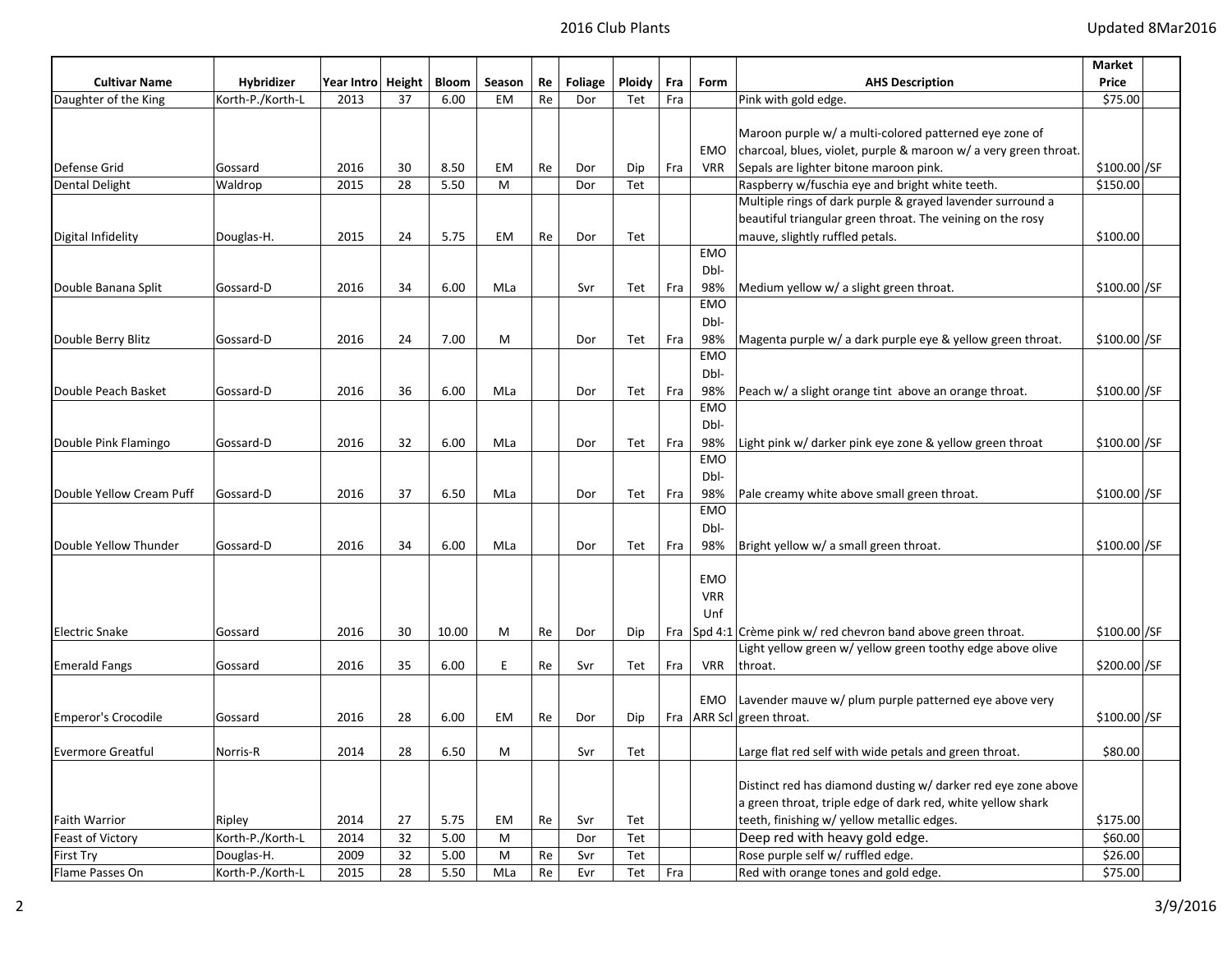|                                                        |                    |                             |          |              |           |          |            |            |            |                          |                                                                | Market                        |  |
|--------------------------------------------------------|--------------------|-----------------------------|----------|--------------|-----------|----------|------------|------------|------------|--------------------------|----------------------------------------------------------------|-------------------------------|--|
| <b>Cultivar Name</b>                                   | Hybridizer         | Year Intro   Height   Bloom |          |              | Season    | Re       | Foliage    | Ploidy     | Fra        | Form                     | <b>AHS Description</b>                                         | Price                         |  |
|                                                        |                    |                             |          |              |           |          |            |            |            | EMO                      | Lavender pink w/ a huge darker lavender patterned eye zone &   |                               |  |
|                                                        |                    | 2016                        | 36       | 8.50         |           |          |            |            | Fra        | <b>VRR</b>               |                                                                | \$100.00 / SF                 |  |
| Frozen Arrowhead                                       | Gossard            |                             |          |              | М         | Re       | Dor        | Dip        |            |                          | huge green yellow starburst throat.                            |                               |  |
|                                                        |                    |                             |          |              |           |          |            |            |            |                          | Rich & pleasing red purple w/ an abundance of white & yellow   |                               |  |
| <b>Fruitful Discovery</b>                              | Norris-R           | 2016                        | 39       | 6.00         | EM        |          | Svr        | Tet        |            |                          | teeth. The color holds well in the sun.                        | \$100.00                      |  |
| <b>Fully Blessed</b>                                   | Waldrop            | 2014                        | 33       | 7.00         | EM        | Re       | Dor        | Tet        |            |                          | Pink with an ivory eye and a yellow throat. (                  | \$100.00                      |  |
|                                                        |                    |                             |          |              |           |          |            |            |            |                          | Large grape eye that seeps into the veins & large bright green |                               |  |
| Gary Maly                                              | Douglas-H.         | 2016                        | 28       | 7.25         | E         | Re       | Evr        | Dip        |            |                          | throat.                                                        | \$125.00                      |  |
|                                                        |                    |                             |          |              |           |          |            |            |            |                          | Intense red of the petals & sepals contrasts w/ bright         |                               |  |
| <b>Grateful Red</b>                                    | Norris-R           | 2015                        | 26       | 6.50         | М         |          | Svr        | Tet        |            |                          | green & yellow throat.                                         | \$125.00                      |  |
| <b>Heavenly Angel Parade</b>                           | Gossard            | 2016                        | 31       | 3.80         | M         | Re       | Dor        | Tet        | Fra        | <b>VRR</b>               | Light yellow w/ green cast & a green throat.                   | \$100.00 / SF                 |  |
|                                                        |                    |                             |          |              |           |          |            |            |            |                          | Burnt orange w/ black purple eye & edge above green-orange     |                               |  |
| <b>Heavenly Bengal Tiger</b>                           | Gossard            | 2016                        | 35       | 5.50         | E         | Re       | Evr        | Tet        | Fra        | <b>VRR</b>               | starburst throat.                                              | \$100.00 / SF                 |  |
|                                                        |                    |                             |          |              |           |          |            |            |            |                          | Mauve pink w/ a darker eye zone, gold toothy edge & green      |                               |  |
| <b>Heavenly Crusader</b>                               | Gossard<br>Gossard | 2016<br>2016                | 24<br>38 | 5.00<br>9.00 | La<br>M   | Re<br>Re | Dor<br>Dor | Tet<br>Tet | Fra<br>Fra | <b>VRR</b><br><b>VRR</b> | throat.<br>Orange w/ red eye above a yellow orange throat.     | \$100.00 / SF<br>\$100.00 /SF |  |
| Heavenly Orange Scorcher<br><b>Heavenly Pink Bliss</b> | Gossard            | 2016                        | 37       | 10.00        | M         | Re       | Dor        | Tet        | Fra        | <b>VRR</b>               | Shell pink above yellow green throat                           | \$100.00 / SF                 |  |
| <b>Heavenly Queen of Sheba</b>                         | Gossard            | 2016                        | 27       | 8.50         | E.        | Re       | Svr        | Tet        | Fra        | <b>VRR</b>               | Rose red w/ lighter watermark & green throat.                  | \$150.00 / SF                 |  |
|                                                        |                    |                             |          |              |           |          |            |            |            | EMO                      |                                                                |                               |  |
| <b>Heavenly Snow Bird</b>                              | Gossard            | 2016                        | 28       | 10.00        | м         | Re       | Dor        | Dip        | Fra        | <b>VRR</b>               | White w/ a green throat.                                       | \$100.00 / SF                 |  |
|                                                        |                    |                             |          |              |           |          |            |            |            | <b>EMO</b>               |                                                                |                               |  |
| <b>Heavenly Snow Flake</b>                             | Gossard            | 2016                        | 30       | 9.00         | М         | Re       | Dor        | Dip        | Fra        | <b>VRR</b>               | White w/ a green throat.                                       | \$100.00 / SF                 |  |
| <b>Heavenly Sunstar</b>                                | Gossard            | 2016                        | 43       | 4.30         | EE        | Re       | Dor        | Tet        | Fra        | <b>VRR</b>               | Canary yellow w/ a green throat.                               | \$100.00 / SF                 |  |
|                                                        |                    |                             |          |              |           |          |            |            |            |                          |                                                                |                               |  |
|                                                        |                    |                             |          |              |           |          |            |            |            | EMO                      | Burgundy purple w/ chevron patterned, multi-colored eye zone   |                               |  |
| <b>Heavenly Zebra Stripes</b>                          | Gossard            | 2016                        | 42       | 8.00         | м         | Re       | Dor        | Dip        | Fra        | <b>VRR</b>               | of blues, violet, purple & maroon w/ a very green throat.      | \$100.00 / SF                 |  |
|                                                        |                    |                             |          |              |           |          |            |            |            |                          |                                                                |                               |  |
|                                                        |                    |                             |          |              |           |          |            |            |            |                          | very large rose red w/ heavy bubbling ruffled yellow metallic  |                               |  |
| <b>Higher Power</b>                                    | Ripley             | 2013                        | 28       | 7.00         | MLa       | Re       | Svr        | Tet        |            |                          | triple edge, yellow to olive green throat                      | \$150.00                      |  |
| Hotlanta                                               | Waldrop            | 2014                        | 31       | 6.00         | EM        | Re       | Svr        | Tet        | Fra        |                          | Red with a large more intense red eye, and a green throat.     | \$150.00                      |  |
| Imprint Your Image                                     | Korth-P./Korth-L   | 2012                        | 33       | 6.50         | <b>EM</b> |          | Dor        | Tet        |            |                          | Cream with lavender patterned eye and sepals.                  | \$40.00                       |  |
|                                                        |                    |                             |          |              |           |          |            |            |            |                          | Whitest throat we have ever seen. Contrasting w/ the very      |                               |  |
| Inside Looking Out                                     | Norris-R           | 2016                        | 28       | 6.50         | М         |          | Dor        | Dip        |            |                          | clear purple of the petals,                                    | \$100.00                      |  |
|                                                        |                    |                             |          |              |           |          |            |            |            |                          |                                                                |                               |  |
|                                                        |                    |                             |          |              |           |          |            |            |            |                          | Brilliant purple with a green throat, and a chartreuse edge on |                               |  |
| Irish Royalty                                          | Waldrop            | 2014                        | 28       | 6.00         | EM        | Re       | Svr        | Tet        |            |                          | the petals that is prominent in the morning.                   | \$150.00                      |  |
|                                                        |                    |                             |          |              |           |          |            |            |            |                          | Creamy mauve w/ large purple eye w/ triple edge of creamy      |                               |  |
| King of Anything                                       | Douglas-H.         | 2014                        | 24       | 7.00         | м         | Re       | Svr        | Tet        | Fra        |                          | yellow, purple & darker purple.                                | \$40.00                       |  |
|                                                        |                    |                             |          |              |           |          |            |            |            |                          | Light lavender pink w/ large pale pink watermark & eyeliner    |                               |  |
| Kissed By Moonlight                                    | Douglas-H.         | 2014                        | 28       | 6.00         | EM        | Re       | Dor        | Tet        | Fra        |                          | edge is lavender.                                              | \$60.00                       |  |
|                                                        |                    |                             |          |              |           |          |            |            |            |                          |                                                                |                               |  |
|                                                        |                    |                             |          |              |           |          |            |            |            |                          | Pinching petals & curling sepals give this triangular lavender |                               |  |
|                                                        |                    |                             |          |              |           |          |            |            |            |                          | motion in the garden. Raised lilac halo surrounded by darker   |                               |  |
|                                                        |                    |                             |          |              |           |          |            |            |            |                          | lavender pencil eye. Large green throat & halo extend onto the |                               |  |
| Life Goes On                                           | Douglas-H.         | 2016                        | 32       | 7.00         | M         | Re       | Dor        | Tet        | Fra        |                          | sepals.                                                        | \$100.00                      |  |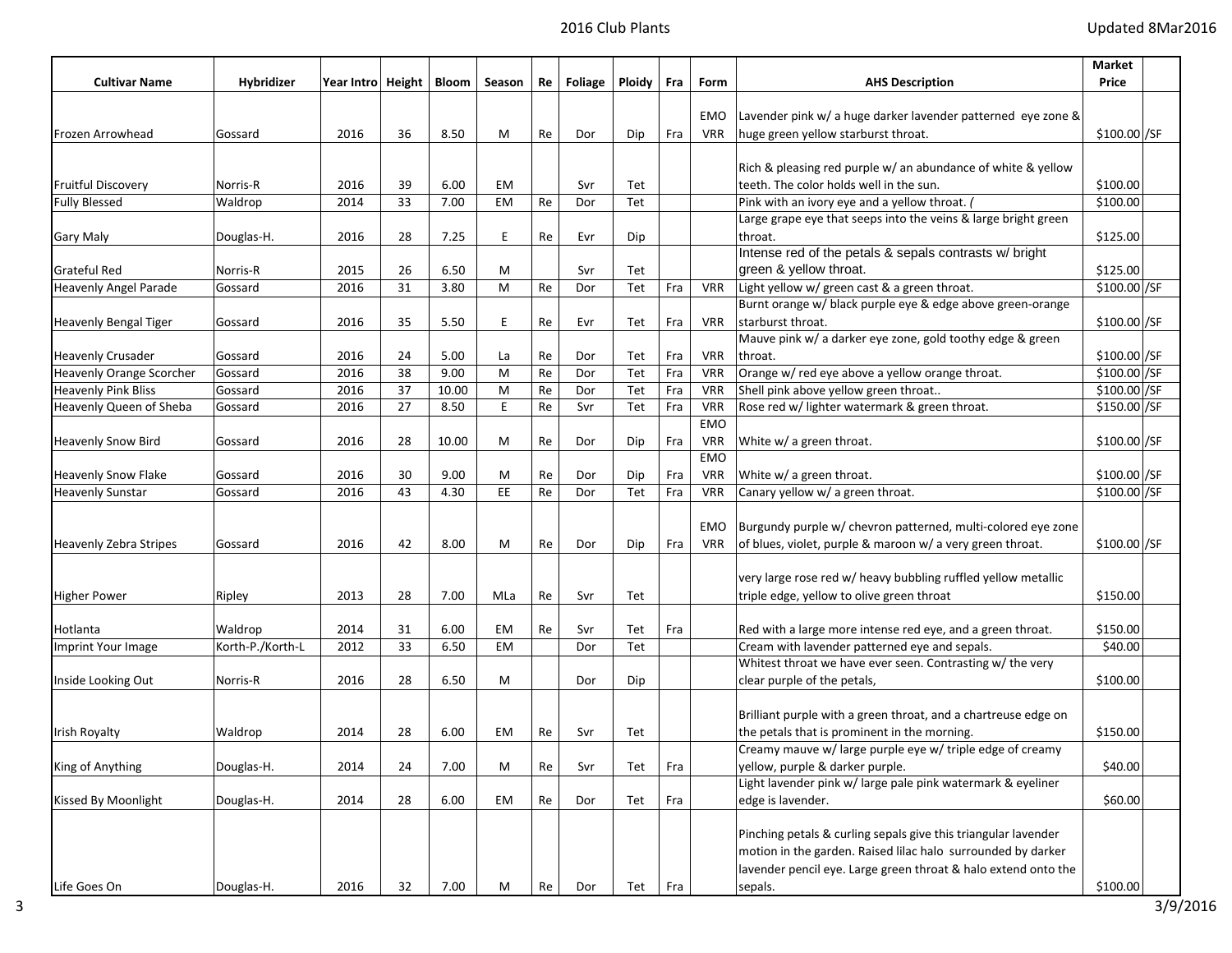|                           |                  |                     |    |       |        |    |         |        |     |            |                                                                   | Market        |  |
|---------------------------|------------------|---------------------|----|-------|--------|----|---------|--------|-----|------------|-------------------------------------------------------------------|---------------|--|
| <b>Cultivar Name</b>      | Hybridizer       | Year Intro   Height |    | Bloom | Season | Re | Foliage | Ploidy | Fra | Form       | <b>AHS Description</b>                                            | Price         |  |
|                           |                  |                     |    |       |        |    |         |        |     |            | Icy lavender w/ a darker band of lavender & slightly ruffled      |               |  |
| Lilac Lullaby             | Douglas-H.       | 2012                | 32 | 5.75  | М      | Re | Svr     | Tet    | Fra |            | edge.                                                             | \$34.00       |  |
|                           |                  |                     |    |       |        |    |         |        |     |            | Pink self w/ ivory eye & ivory edge, green eye that turns yellow, |               |  |
| Lily's Christmas Slippers | Waldrop          | 2016                | 34 | 6.50  | EM     |    | Svr     | Tet    |     |            | which then blends into the ivory eye.                             | \$100.00      |  |
|                           |                  |                     |    |       |        |    |         |        |     |            | Dusty mauve w/ a cream edge & gray watermark, light pencil        |               |  |
| Little Bluegill           | Douglas-H.       | 2011                | 24 | 3.75  | М      | Re | Svr     | Dip    | Fra |            | edge & rose halo.                                                 | \$34.00       |  |
| Lydia's Cloth             | Korth-P./Korth-L | 2013                | 40 | 5.50  | M      |    | Dor     | Tet    |     |            | Rich purple with white edge.                                      | \$75.00       |  |
|                           |                  |                     |    |       |        |    |         |        |     |            |                                                                   |               |  |
| Lydia's Regal Robe        | Waldrop          | 2008                | 37 | 6.00  | EM     |    | Svr     | Tet    | Fra |            | Purple with lighter eye and pearl edge above green throat.        | \$50.00       |  |
|                           |                  |                     |    |       |        |    |         |        |     |            | Mauve lavender & a bold purple eye & ruffled toothy white         |               |  |
| Man-Eating Bat            | Gossard          | 2016                | 37 | 8.50  | М      | Re | Svr     | Tet    | Fra | <b>VRR</b> | edge above a green throat.                                        | \$200.00 / SF |  |
|                           |                  |                     |    |       |        |    |         |        |     | EMO        |                                                                   |               |  |
|                           |                  |                     |    |       |        |    |         |        |     | Dbl-       |                                                                   |               |  |
| Max's Miracle             | Gossard-D        | 2016                | 38 | 5.50  | MLa    |    | Dor     | Tet    | Fra | 30%        | Dark maroon w/ a purple eye & & yellow green throat.              | \$100.00 / SF |  |
| Meme's Afterglow          | Douglas-H.       | 2012                | 25 | 4.50  | M      | Re | Dor     | Tet    |     |            | Bright melon polychrome w/ orange edge & teeth.                   | \$44.00       |  |
|                           |                  |                     |    |       |        |    |         |        |     |            |                                                                   |               |  |
|                           |                  |                     |    |       |        |    |         |        |     |            | Velvety dark plum never fades. The grape watermark & large        |               |  |
|                           |                  |                     |    |       |        |    |         |        |     |            | green throat give it a rich look. Striking w/ the green extended  |               |  |
| Meme's Merlot             | Douglas-H.       | 2016                | 33 | 6.75  | M      | Re | Dor     | Dip    |     |            | onto the curled sepals.                                           | \$125.00      |  |
|                           |                  |                     |    |       |        |    |         |        |     |            |                                                                   |               |  |
|                           |                  |                     |    |       |        |    |         |        |     |            | Large bright pink spatulate petals are a striking contrast to the |               |  |
|                           |                  |                     |    |       |        |    |         |        |     |            | large bright green throat which extends onto the sepals. Faint    |               |  |
| Meme's Pink Flamingo      | Douglas-H.       | 2016                | 26 | 7.50  | E      | Re | Dor     | Dip    |     |            | halo surrounds the throat.                                        | \$125.00      |  |
|                           |                  |                     |    |       |        |    |         |        |     |            | Magenta purple w/ blueish lavender eye zone & lighter edge        |               |  |
| Moonlight Dragon          | Gossard          | 2016                | 28 | 8.50  | E      | Re | Evr     | Tet    | Fra | VRR        | above a green throat.                                             | \$100.00 / SF |  |
|                           |                  |                     |    |       |        |    |         |        |     |            | Dark purple band seeping into the veins & watermark give this     |               |  |
| Ob-La-Di, Ob-La-Da        | Douglas-H.       | 2016                | 27 | 5.50  | E      | Re | Evr     | Tet    |     |            | light mauve a complex pattern                                     | \$100.00      |  |
|                           |                  |                     |    |       |        |    |         |        |     |            |                                                                   |               |  |
| Our New Kermitment        | Norris-R         | 2016                | 25 | 6.00  | м      |    | Dor     | Dip    |     |            | Clearer, cleaner shade of red w giant 5" green throat.            | \$200.00      |  |
|                           |                  |                     |    |       |        |    |         |        |     |            | Maroon purple w/ a green throat, eyezone overlaid w/ brown,       |               |  |
|                           |                  |                     |    |       |        |    |         |        |     |            | which goes into various shades of patterned blue & maroon on      |               |  |
| <b>Phantom Dancer</b>     | Gossard          | 2016                | 32 | 6.50  | М      | Re | Svr     | Tet    | Fra | <b>VRR</b> | both petals & sepals.                                             | \$100.00 / SF |  |
|                           |                  |                     |    |       |        |    |         |        |     |            | Near white petal with dark red eye and edge rimmed with           |               |  |
| Pinewood Hearts Desire    | Korth-P./Korth-L | 2014                | 22 | 5.00  | MLa    |    | Dor     | Tet    | Fra |            | silver.                                                           | \$50.00       |  |
|                           |                  |                     |    |       |        |    |         |        |     |            |                                                                   |               |  |
|                           |                  |                     |    |       |        |    |         |        |     | EMO        | Crème pink w/ a multi-colored patterned eye zone of blues,        |               |  |
| <b>Rainbow Flower</b>     | Gossard          | 2016                | 30 | 7.00  | м      | Re | Dor     | Dip    | Fra | <b>VRR</b> | violet, purple & maroon w/ a very green throat.                   | \$150.00 / SF |  |
|                           |                  |                     |    |       |        |    |         |        |     | <b>EMO</b> |                                                                   |               |  |
|                           |                  |                     |    |       |        |    |         |        |     | <b>VRR</b> |                                                                   |               |  |
| Reindeer Games            | Gossard          | 2016                | 32 | 5.00  | M      | Re | Dor     | Dip    | Fra | Unf        | Light pink w/ red eyezone & green throat.                         | \$150.00 / SF |  |
|                           |                  |                     |    |       |        |    |         |        |     | EMO        | Rose red w/ red eye zone & a very green throat. Flowers are       |               |  |
| Ring of Magnetism         | Gossard          | 2016                | 36 | 7.50  | М      | Re | Dor     | Dip    | Fra | <b>VRR</b> | edged in a lighter pink.                                          | \$100.00 / SF |  |
|                           |                  |                     |    |       |        |    |         |        |     | <b>VRR</b> |                                                                   |               |  |
| Rose Titan                | Gossard          | 2016                | 35 | 10.50 | MLa    | Re | Dor     | Tet    | Fra | Unf        | Rose rink w/ a green throat.                                      | \$100.00 / SF |  |
|                           |                  |                     |    |       |        |    |         |        |     |            | Royal garnet red above yellow leading to green throat. HM-13,     |               |  |
| Scarlet Pimpernel         | Ripley           | 2006                | 35 | 10.00 | EM     | Re | Svr     | Tet    |     | Unf        | <b>NRS-13</b>                                                     | \$50.00       |  |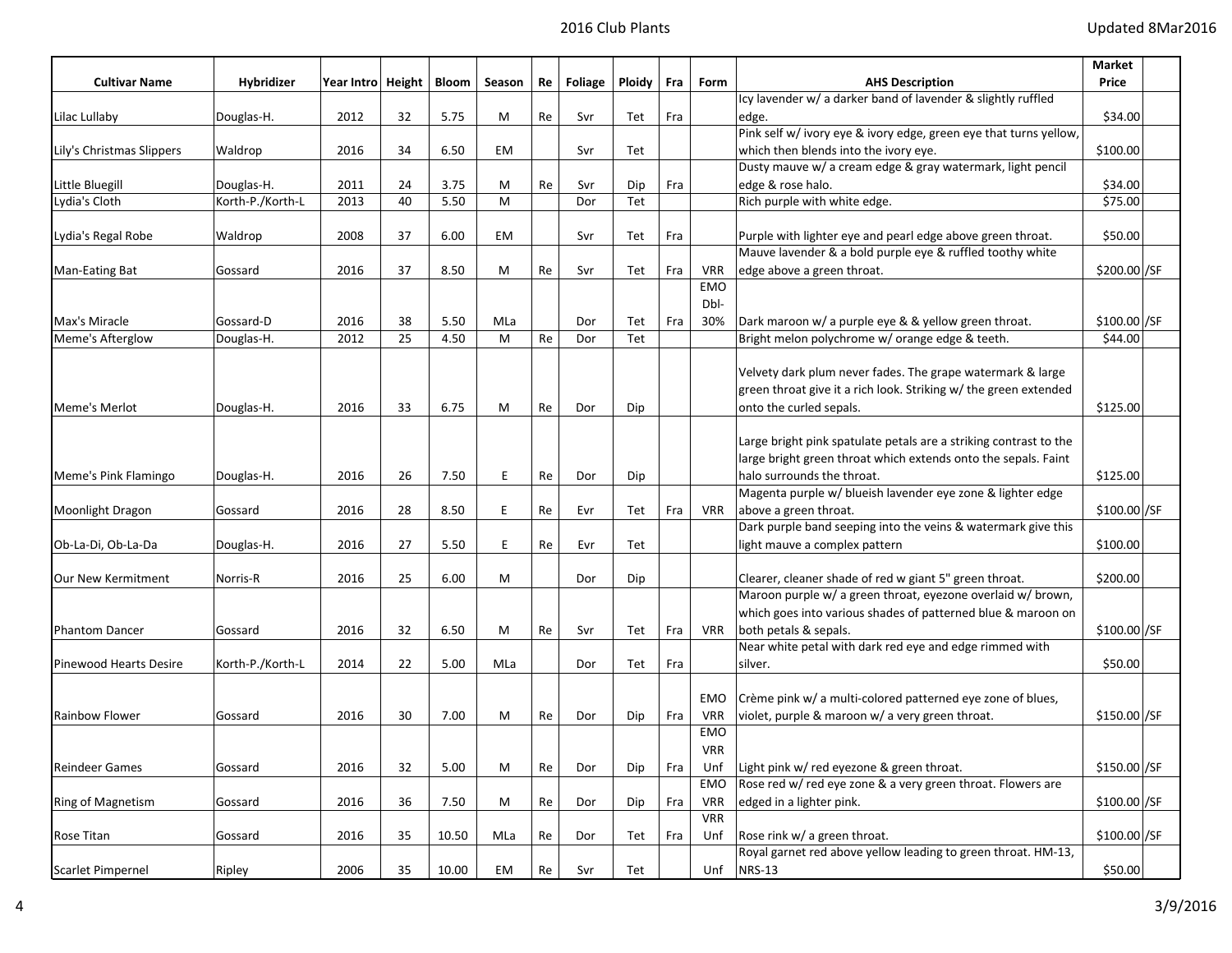|                             |                  |                   |    |       |           |    |         |        |     |            |                                                                  | Market        |
|-----------------------------|------------------|-------------------|----|-------|-----------|----|---------|--------|-----|------------|------------------------------------------------------------------|---------------|
| <b>Cultivar Name</b>        | Hybridizer       | Year Intro Height |    | Bloom | Season    | Re | Foliage | Ploidy | Fra | Form       | <b>AHS Description</b>                                           | Price         |
|                             |                  |                   |    |       |           |    |         |        |     |            | Deep rich dark purple w/ very large darker purple eye & dark     |               |
|                             |                  |                   |    |       |           |    |         |        |     |            | purple picotee edge, diamond dusting, deep green throat, buds    |               |
| <b>Shadow Music</b>         | Ripley           | 2014              | 30 | 5.50  | MLa       | Re | Svr     | Tet    |     |            | are near black.                                                  | \$125.00      |
|                             |                  |                   |    |       |           |    |         |        |     |            |                                                                  |               |
|                             |                  |                   |    |       |           |    |         |        |     | <b>EMO</b> | Crème pink w/ a multi-colored patterned eye zone of blues,       |               |
| <b>Shifting Sky</b>         | Gossard          | 2016              | 28 | 8.50  | M         | Re | Dor     | Dip    | Fra | <b>VRR</b> | violet, purple & maroon w/ a very green throat.                  | \$100.00 / SF |
|                             |                  |                   |    |       |           |    |         |        |     |            | Light yellow w/ multibanded eyezone of blue, violet, purple &    |               |
| Shockwave Grenade           | Gossard          | 2016              | 27 | 5.00  | EM        | Re | Svr     | Tet    | Fra | VRR        | maroon w/ a very green throat.                                   | \$200.00 / SF |
| Snarl                       | Gossard          | 2016              | 27 | 7.50  | MLa       | Re | Dor     | Tet    | Fra | <b>VRR</b> | Light yellow w/ striking red eye & toothy edge & yellow throat.  | \$100.00 /SF  |
|                             |                  |                   |    |       |           |    |         |        |     |            | Mauve petals w/ a large dark plum eye that fades into the        |               |
| Southern Shiner             | Douglas-H.       | 2016              | 27 | 6.00  | EM        | Re | Dor     | Dip    |     |            | triangular yellow to green throat.                               | \$100.00      |
|                             |                  |                   |    |       |           |    |         |        |     |            | Lavender with lighter watermark and double edge of lavender      |               |
| Spirit of Hope              | Korth-P./Korth-L | 2013              | 32 | 5.00  | EM        |    | Dor     | Tet    |     |            | and gold.                                                        | \$30.00       |
| Splendor of the King        | Korth-P./Korth-L | 2015              | 25 | 5.50  | <b>EM</b> |    | Dor     | Tet    |     |            | Red with lighter watermark and white edge.                       | \$100.00      |
|                             |                  |                   |    |       |           |    |         |        |     |            | Rose lavender with watermark and white edge, sepals are          |               |
| Star of the Morning         | Korth-P./Korth-L | 2014              | 25 | 5.00  | MLa       |    | Dor     | Tet    | Fra |            | bitone light lavender.                                           | \$50.00       |
|                             |                  |                   |    |       |           |    |         |        |     |            |                                                                  |               |
|                             |                  |                   |    |       |           |    |         |        |     |            | giant green throat. Flatness is consistent in the way that we    |               |
| <b>Stare Case</b>           | Norris-R         | 2016              | 32 | 6.50  | M         |    | Dor     | Dip    |     |            | could only hope for, w/ bud counts in the 30's.                  | \$200.00      |
|                             |                  |                   |    |       |           |    |         |        |     |            |                                                                  |               |
|                             |                  |                   |    |       |           |    |         |        |     |            | The color is a lighter red purple. The color changes to an       |               |
| <b>Substantial Treasure</b> | Norris-R         | 2016              | 31 | 9.50  | EM        |    | Dor     | Dip    |     |            | antique rose as the day progresses. Infertile both ways.         | \$100.00      |
| Sugar in the Morning        | Korth-P./Korth-L | 2013              | 33 | 5.50  | M         | Re | Dor     | Tet    | Fra |            | Cream with pink blush, huge ruffles.                             | \$35.00       |
|                             |                  |                   |    |       |           |    |         |        |     |            |                                                                  |               |
|                             |                  |                   |    |       |           |    |         |        |     |            | Bright Lemon Yellow, large ruffles, some ruffling on the sepals, |               |
|                             |                  |                   |    |       |           |    |         |        |     |            | strong scapes w/ dark green foliage, green throat, heavy         |               |
| Sunshine Makes Me Smile     | Ripley           | 2015              | 31 | 6.00  | MLa       |    | Dor     | Tet    |     |            | substance, blooms for a long time.                               | \$100.00      |
|                             | Kinnebrew-       |                   |    |       |           |    |         |        |     |            |                                                                  |               |
| Swamp Dragon                | Gossard          | 2016              | 35 | 10.00 | M         | Re | Dor     | Tet    | Fra | VRR        | Raspberry purple above appliquéd patterned green throat.         | \$100.00]/SF  |
|                             |                  |                   |    |       |           |    |         |        |     |            | Clear red w/ golden metallic teeth, green throat, opens easily & |               |
| Teeth of Gold               | Ripley           | 2014              | 26 | 5.50  | EM        | Re | Dor     | Tet    |     |            | flat, very consistent.                                           | \$125.00      |
| Telperion                   | Korth-P./Korth-L | 2015              | 38 | 5.25  | M         |    | Dor     | Tet    |     |            | Near white with green and gold edge.                             | \$100.00      |
|                             |                  |                   |    |       |           |    |         |        |     |            | Grape purple w/ a darker purple striped halo & white midribs.    |               |
| Thank Your Lucky Stars      | Douglas-H.       | 2011              | 32 | 6.00  | M         | Re | Svr     | Dip    | Fra |            | HM-13                                                            | \$30.00       |
|                             |                  |                   |    |       |           |    |         |        |     |            | Coral pink w/ peach halo & extra large apple green throat &      |               |
| The New Normal              | Douglas-H.       | 2014              | 30 | 7.00  | EM        | Re | Dor     | Dip    |     | Unf        | curling segments.                                                | \$100.00      |
|                             |                  |                   |    |       |           |    |         |        |     |            | Cream petals with purple eye and edge surrounded by white        |               |
| Thorn in the Flesh          | Korth-P./Korth-L | 2014              | 28 | 5.00  | M         |    | Dor     | Tet    |     |            | teeth. (                                                         | \$50.00       |
|                             |                  |                   |    |       |           |    |         |        |     |            |                                                                  |               |
|                             |                  |                   |    |       |           |    |         |        |     |            | Pale pink w/ deeper purple patterned eye & picotee white edge    |               |
|                             |                  |                   |    |       |           |    |         |        |     |            | above yellow green throat. A very rare daylily, there are very   |               |
|                             |                  |                   |    |       |           |    |         |        |     |            | few tetraploid dormant patterned daylilies today. The pattern    |               |
| <b>Timeless Beauty</b>      | Gossard          | 2016              | 36 | 5.00  | EM        | Re | Dor     | Tet    | Fra |            | VRR   is very stable, both in Ohio & Florida.                    | \$200.00 / SF |